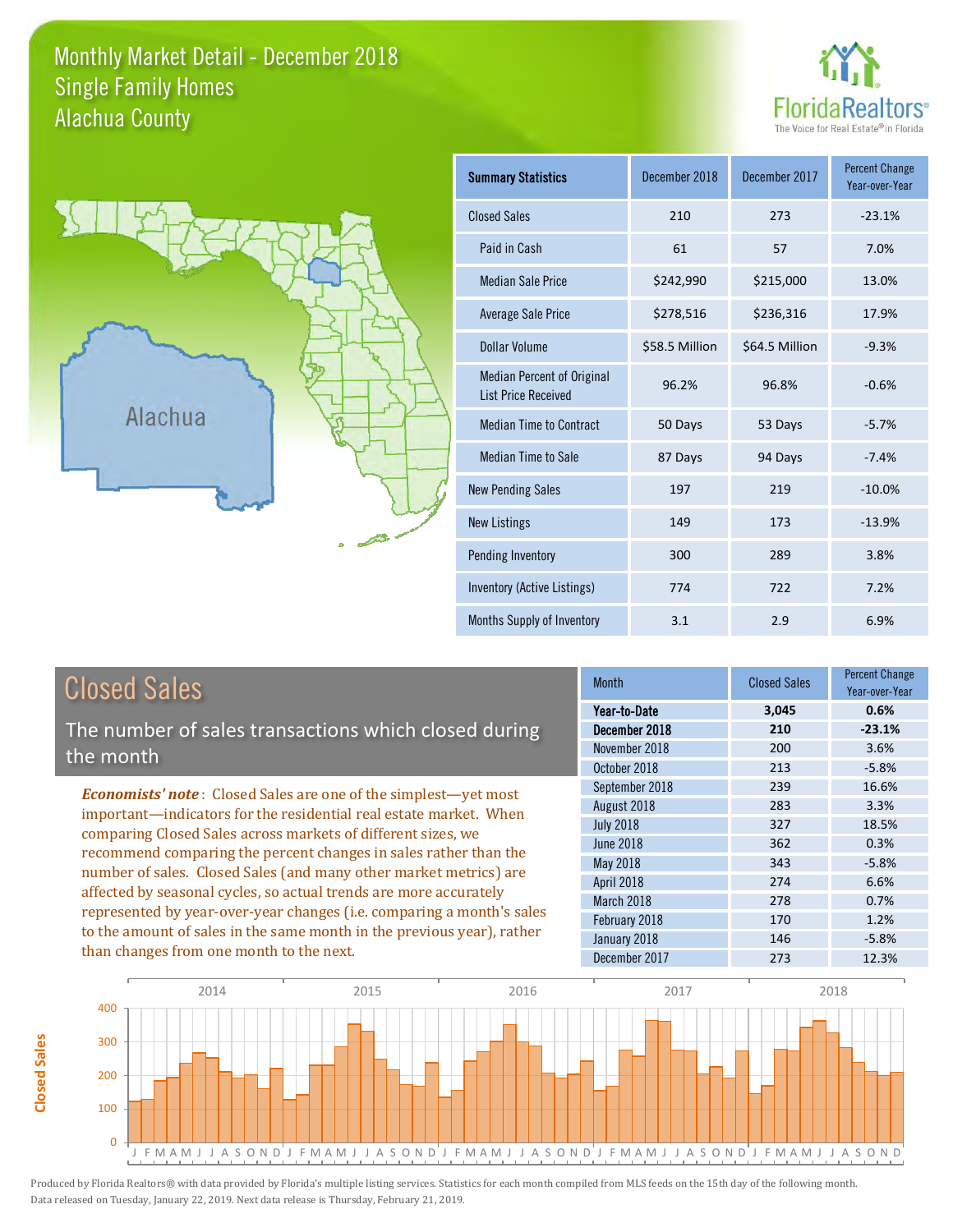

# Closed Sales by Sale Price

The number of sales transactions which closed during the month

*Economists' note:* Closed Sales are one of the simplest—yet most important—indicators for the residential real estate market. When comparing Closed Sales across markets of different sizes, we recommend comparing the percent changes in sales rather than the number of sales. Closed Sales (and many other market metrics) are affected by seasonal cycles, so actual trends are more accurately represented by year-over-year changes (i.e. comparing a month's sales to the amount of sales in the same month in the previous year), rather than changes from one month to the next.

| Sale Price            | <b>Closed Sales</b> | <b>Percent Change</b><br>Year-over-Year |
|-----------------------|---------------------|-----------------------------------------|
| Less than \$50,000    | $\overline{4}$      | 0.0%                                    |
| $$50,000 - $99,999$   | 6                   | $-60.0%$                                |
| $$100,000 - $149,999$ | 28                  | $-12.5%$                                |
| $$150,000 - $199,999$ | 43                  | $-29.5%$                                |
| \$200,000 - \$249,999 | 30                  | $-57.1%$                                |
| \$250,000 - \$299,999 | 26                  | $-10.3%$                                |
| \$300,000 - \$399,999 | 37                  | 5.7%                                    |
| \$400,000 - \$599,999 | 28                  | 12.0%                                   |
| \$600,000 - \$999,999 | 6                   | 200.0%                                  |
| \$1,000,000 or more   | $\mathfrak{p}$      | N/A                                     |



#### Median Time to Contract by Sale Price The median number of days between the listing date and contract date for all Closed Sales during the month

*Economists' note* : Like Time to Sale, Time to Contract is a measure of the length of the home selling process calculated for sales which closed during the month. The difference is that Time to Contract measures the number of days between the initial listing of a property and the signing of the contract which eventually led to the closing of the sale. When the gap between Median Time to Contract and Median Time to Sale grows, it is usually a sign of longer closing times and/or declining numbers of cash sales.

| Sale Price            | <b>Median Time to</b><br>Contract | <b>Percent Change</b><br>Year-over-Year |
|-----------------------|-----------------------------------|-----------------------------------------|
| Less than \$50,000    | 111 Days                          | $-5.1%$                                 |
| $$50,000 - $99,999$   | 47 Days                           | $-47.8%$                                |
| $$100,000 - $149,999$ | 66 Days                           | 1.5%                                    |
| \$150,000 - \$199,999 | 44 Days                           | 22.2%                                   |
| \$200,000 - \$249,999 | 58 Days                           | 18.4%                                   |
| \$250,000 - \$299,999 | 28 Days                           | 0.0%                                    |
| \$300,000 - \$399,999 | 63 Days                           | $-8.7%$                                 |
| \$400,000 - \$599,999 | 41 Days                           | $-51.8%$                                |
| \$600,000 - \$999,999 | 158 Days                          | 27.4%                                   |
| \$1,000,000 or more   | 98 Days                           | N/A                                     |



Produced by Florida Realtors® with data provided by Florida's multiple listing services. Statistics for each month compiled from MLS feeds on the 15th day of the following month. Data released on Tuesday, January 22, 2019. Next data release is Thursday, February 21, 2019.

**Median Time to Contract**

**Median Time to Contract**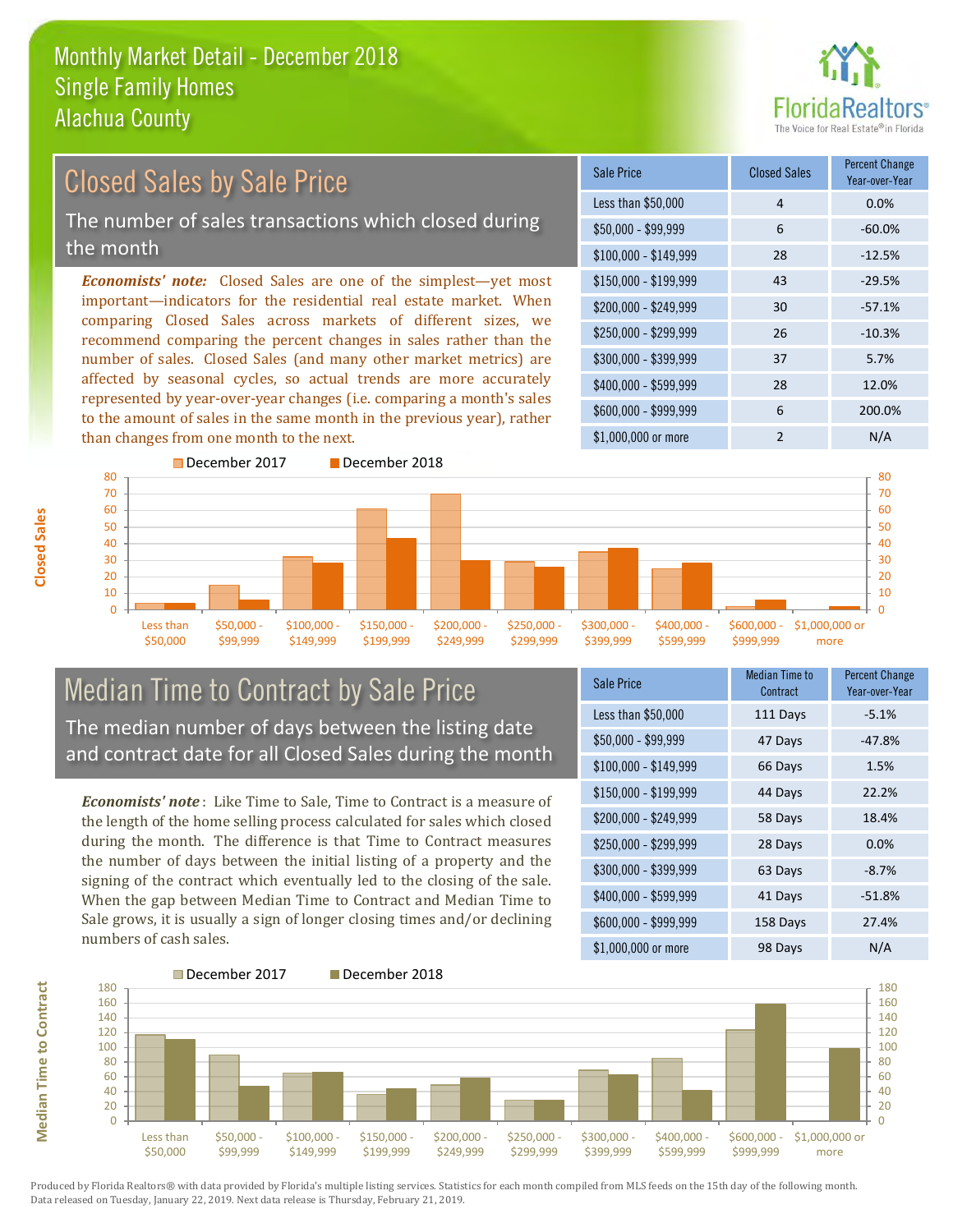

# New Listings by Initial Listing Price

The number of properties put onto the market during the month

*Economists' note:* New Listings tend to rise in delayed response to increasing prices, so they are often seen as a lagging indicator of market health. As prices rise, potential sellers raise their estimations of value—and in the most recent cycle, rising prices have freed up many potential sellers who were previously underwater on their mortgages. Note that in our calculations, we take care to not include properties that were recently taken off the market and quickly relisted, since these are not really *new* listings.

| <b>Initial Listing Price</b> | New Listings | <b>Percent Change</b><br>Year-over-Year |
|------------------------------|--------------|-----------------------------------------|
| Less than \$50,000           | $\mathbf{1}$ | $-66.7%$                                |
| $$50,000 - $99,999$          | 6            | $-14.3%$                                |
| $$100,000 - $149,999$        | 16           | $-33.3%$                                |
| $$150,000 - $199,999$        | 19           | $-36.7%$                                |
| \$200,000 - \$249,999        | 33           | $-5.7%$                                 |
| \$250,000 - \$299,999        | 24           | 0.0%                                    |
| \$300,000 - \$399,999        | 26           | 18.2%                                   |
| \$400,000 - \$599,999        | 16           | $-11.1%$                                |
| \$600,000 - \$999,999        | 5            | $-28.6%$                                |
| \$1,000,000 or more          | 3            | 0.0%                                    |



### Inventory by Current Listing Price The number of property listings active at the end of the month

*Economists' note* : There are a number of ways to define and calculate Inventory. Our method is to simply count the number of active listings on the last day of the month, and hold this number to compare with the same month the following year. Inventory rises when New Listings are outpacing the number of listings that go off-market (regardless of whether they actually sell). Likewise, it falls when New Listings aren't keeping up with the rate at which homes are going off-market.

| <b>Current Listing Price</b> | Inventory | <b>Percent Change</b><br>Year-over-Year |
|------------------------------|-----------|-----------------------------------------|
| Less than \$50,000           | 8         | 14.3%                                   |
| $$50,000 - $99,999$          | 39        | 14.7%                                   |
| $$100,000 - $149,999$        | 62        | $-12.7%$                                |
| $$150,000 - $199,999$        | 96        | $-2.0%$                                 |
| \$200,000 - \$249,999        | 122       | 8.0%                                    |
| \$250,000 - \$299,999        | 122       | 17.3%                                   |
| \$300,000 - \$399,999        | 140       | 17.6%                                   |
| \$400,000 - \$599,999        | 101       | 7.4%                                    |
| \$600,000 - \$999,999        | 57        | $-3.4%$                                 |
| \$1,000,000 or more          | 27        | 17.4%                                   |



Produced by Florida Realtors® with data provided by Florida's multiple listing services. Statistics for each month compiled from MLS feeds on the 15th day of the following month. Data released on Tuesday, January 22, 2019. Next data release is Thursday, February 21, 2019.

**Inventory**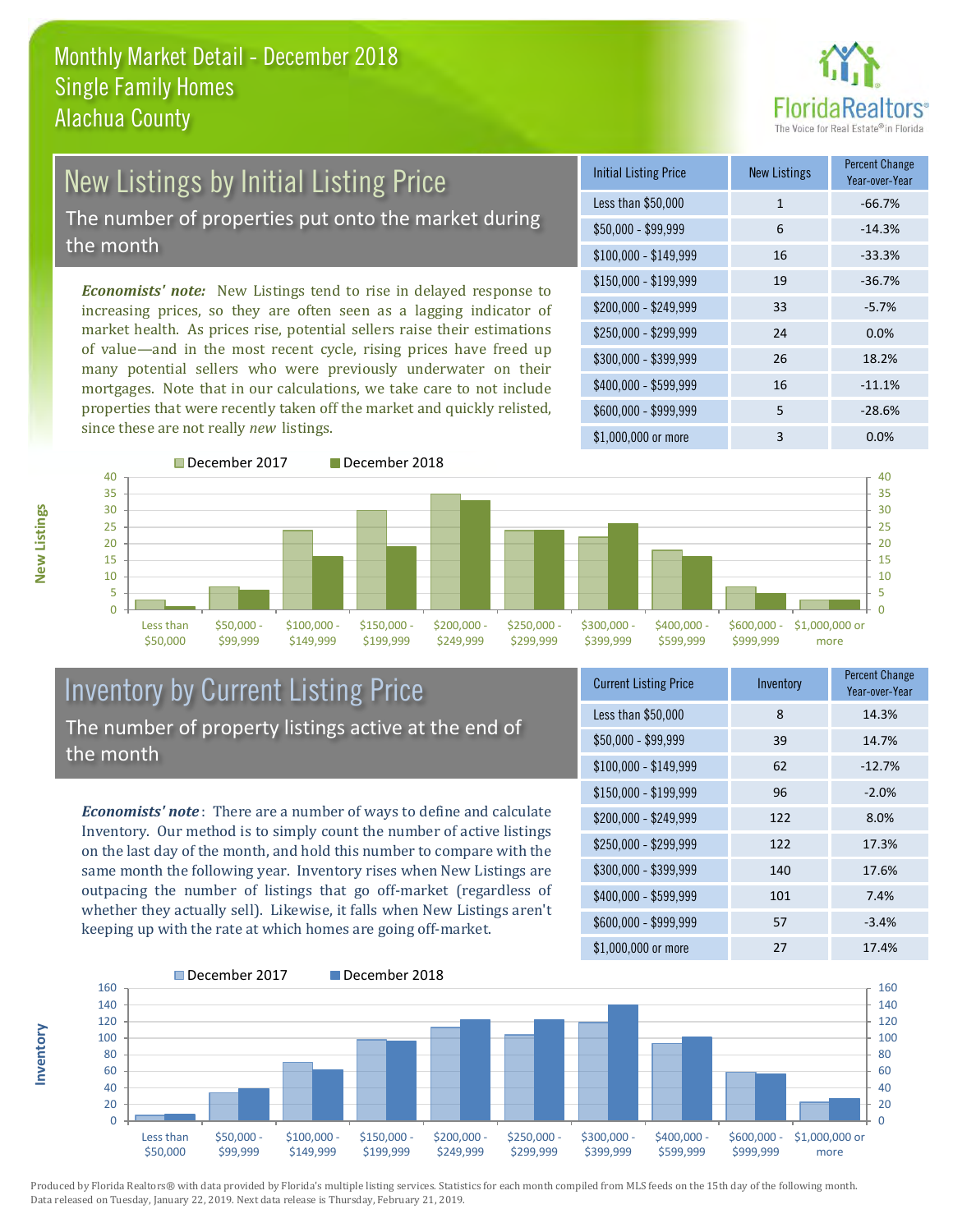#### Monthly Distressed Market - December 2018 Alachua County Single Family Homes



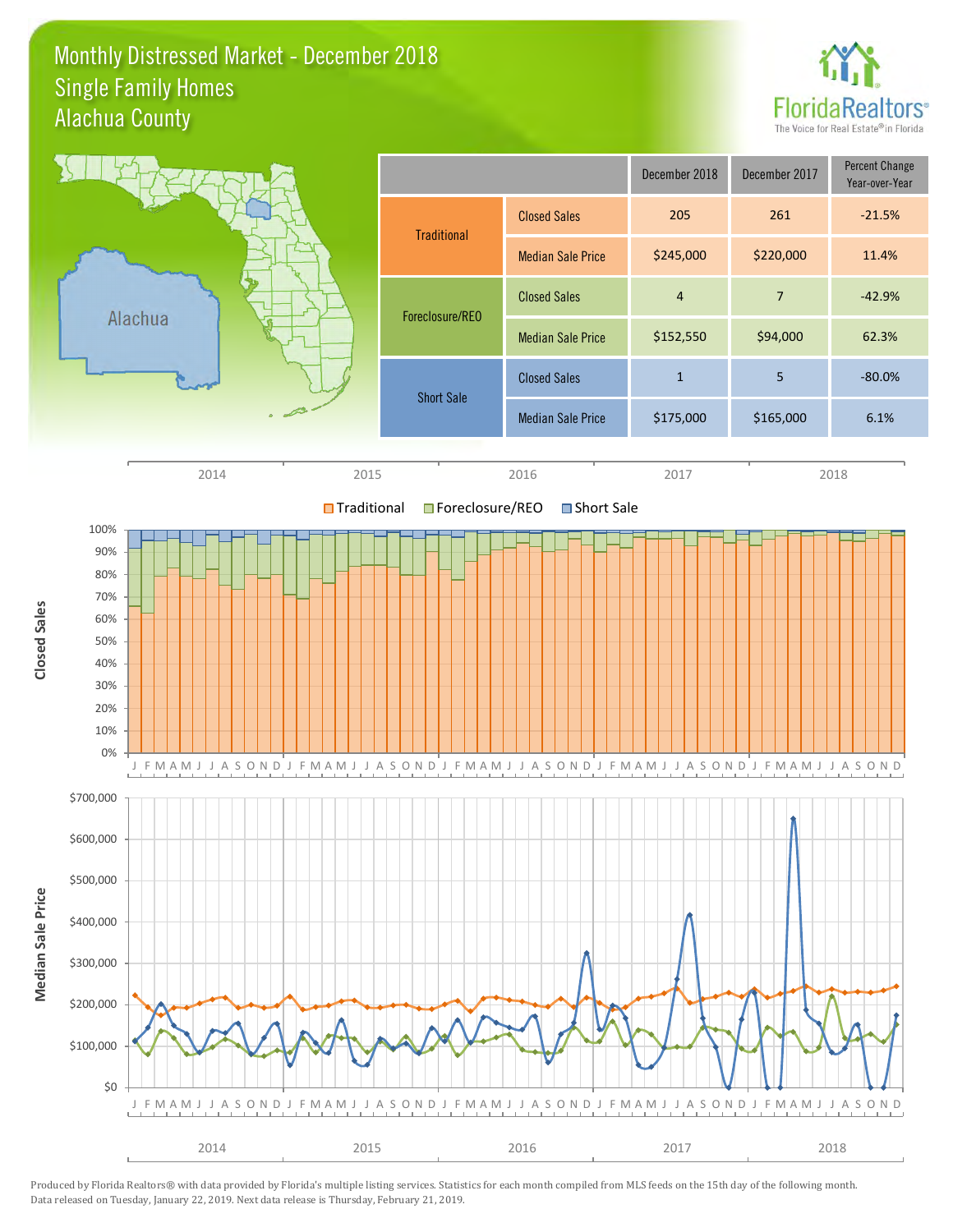#### Monthly Market Detail - December 2018 Alachua County Townhouses and Condos





| <b>Summary Statistics</b>                                       | December 2018 | December 2017 | <b>Percent Change</b><br>Year-over-Year |
|-----------------------------------------------------------------|---------------|---------------|-----------------------------------------|
| <b>Closed Sales</b>                                             | 54            | 49            | 10.2%                                   |
| Paid in Cash                                                    | 29            | 26            | 11.5%                                   |
| <b>Median Sale Price</b>                                        | \$120,000     | \$116,000     | 3.4%                                    |
| <b>Average Sale Price</b>                                       | \$112,827     | \$123,768     | $-8.8%$                                 |
| <b>Dollar Volume</b>                                            | \$6.1 Million | \$6.1 Million | 0.5%                                    |
| <b>Median Percent of Original</b><br><b>List Price Received</b> | 96.5%         | 94.9%         | 1.7%                                    |
| <b>Median Time to Contract</b>                                  | 34 Days       | 44 Days       | $-22.7%$                                |
| <b>Median Time to Sale</b>                                      | 64 Days       | 70 Days       | $-8.6%$                                 |
| <b>New Pending Sales</b>                                        | 59            | 51            | 15.7%                                   |
| <b>New Listings</b>                                             | 44            | 35            | 25.7%                                   |
| <b>Pending Inventory</b>                                        | 57            | 63            | $-9.5%$                                 |
| <b>Inventory (Active Listings)</b>                              | 130           | 108           | 20.4%                                   |
| Months Supply of Inventory                                      | 1.7           | 1.6           | 6.2%                                    |

**Closed Sales**

**Closed Sales** 

The number of sales transactions which closed during the month

*Economists' note* : Closed Sales are one of the simplest—yet most important—indicators for the residential real estate market. When comparing Closed Sales across markets of different sizes, we recommend comparing the percent changes in sales rather than the number of sales. Closed Sales (and many other market metrics) are affected by seasonal cycles, so actual trends are more accurately represented by year-over-year changes (i.e. comparing a month's sales to the amount of sales in the same month in the previous year), rather than changes from one month to the next.

| <b>Month</b>     | <b>Closed Sales</b> | <b>Percent Change</b><br>Year-over-Year |
|------------------|---------------------|-----------------------------------------|
| Year-to-Date     | 901                 | 9.1%                                    |
| December 2018    | 54                  | 10.2%                                   |
| November 2018    | 47                  | $-17.5%$                                |
| October 2018     | 58                  | 13.7%                                   |
| September 2018   | 50                  | 13.6%                                   |
| August 2018      | 77                  | $-9.4%$                                 |
| <b>July 2018</b> | 117                 | 34.5%                                   |
| <b>June 2018</b> | 111                 | 2.8%                                    |
| <b>May 2018</b>  | 107                 | 11.5%                                   |
| April 2018       | 88                  | 17.3%                                   |
| March 2018       | 81                  | 8.0%                                    |
| February 2018    | 58                  | 3.6%                                    |
| January 2018     | 53                  | 23.3%                                   |
| December 2017    | 49                  | 16.7%                                   |

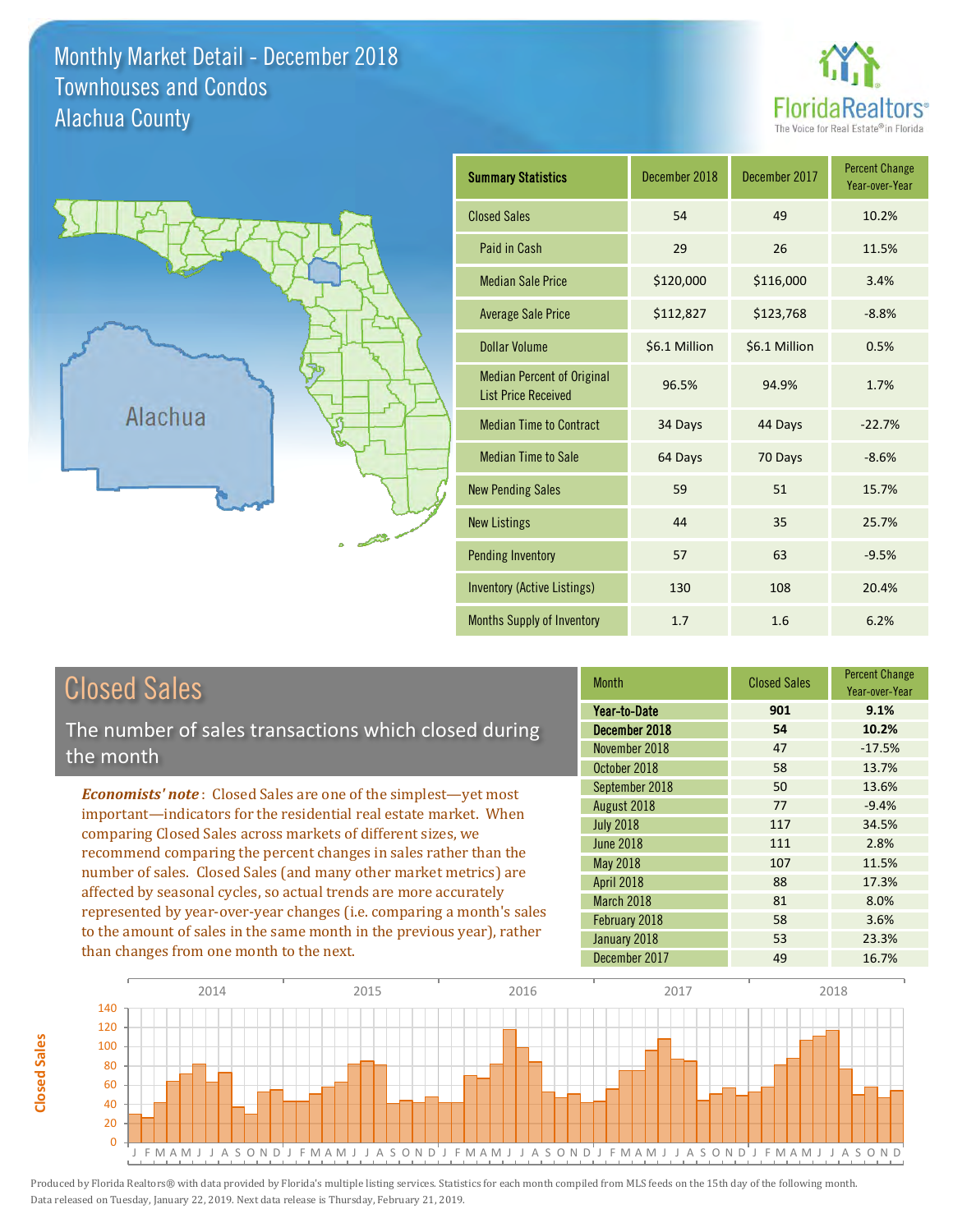**Closed Sales**



#### \$100,000 - \$149,999 24 26.3% Sale Price Closed Sales Percent Change Year-over-Year Less than \$50,000 5 -16.7% \$50,000 - \$99,999 18 38.5% \$150,000 - \$199,999 5 66.7%  $$200,000 - $249,999$  1 -83.3% *Economists' note:* Closed Sales are one of the simplest—yet most important—indicators for the residential real estate market. When comparing Closed Sales across markets of different sizes, we recommend comparing the percent changes in sales rather than the \$250,000 - \$299,999 1 0.0% Closed Sales by Sale Price The number of sales transactions which closed during the month

number of sales. Closed Sales (and many other market metrics) are affected by seasonal cycles, so actual trends are more accurately represented by year-over-year changes (i.e. comparing a month's sales to the amount of sales in the same month in the previous year), rather than changes from one month to the next.





#### Median Time to Contract by Sale Price The median number of days between the listing date and contract date for all Closed Sales during the month

*Economists' note* : Like Time to Sale, Time to Contract is a measure of the length of the home selling process calculated for sales which closed during the month. The difference is that Time to Contract measures the number of days between the initial listing of a property and the signing of the contract which eventually led to the closing of the sale. When the gap between Median Time to Contract and Median Time to Sale grows, it is usually a sign of longer closing times and/or declining numbers of cash sales.

| Sale Price            | Median Time to<br>Contract | <b>Percent Change</b><br>Year-over-Year |
|-----------------------|----------------------------|-----------------------------------------|
| Less than \$50,000    | 27 Days                    | $-56.5%$                                |
| $$50,000 - $99,999$   | 16 Days                    | $-59.0%$                                |
| $$100,000 - $149,999$ | 57 Days                    | 29.5%                                   |
| \$150,000 - \$199,999 | 100 Days                   | 138.1%                                  |
| \$200,000 - \$249,999 | 29 Days                    | 163.6%                                  |
| $$250,000 - $299,999$ | 81 Days                    | 62.0%                                   |
| \$300,000 - \$399,999 | (No Sales)                 | N/A                                     |
| \$400,000 - \$599,999 | (No Sales)                 | N/A                                     |
| \$600,000 - \$999,999 | (No Sales)                 | N/A                                     |
| \$1,000,000 or more   | (No Sales)                 | N/A                                     |

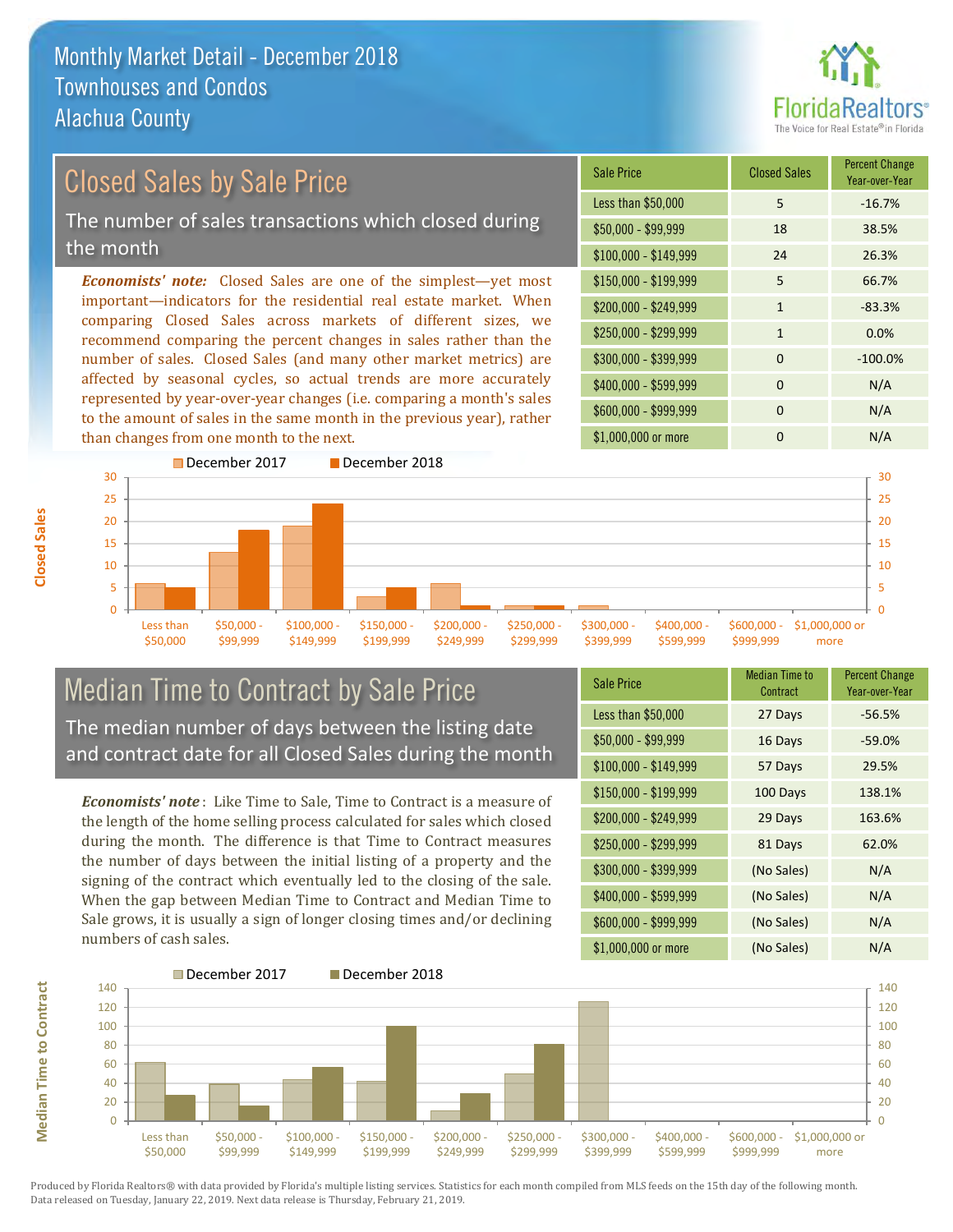

# New Listings by Initial Listing Price

The number of properties put onto the market during the month

*Economists' note:* New Listings tend to rise in delayed response to increasing prices, so they are often seen as a lagging indicator of market health. As prices rise, potential sellers raise their estimations of value—and in the most recent cycle, rising prices have freed up many potential sellers who were previously underwater on their mortgages. Note that in our calculations, we take care to not include properties that were recently taken off the market and quickly relisted, since these are not really *new* listings.





### Inventory by Current Listing Price The number of property listings active at the end of the month

*Economists' note* : There are a number of ways to define and calculate Inventory. Our method is to simply count the number of active listings on the last day of the month, and hold this number to compare with the same month the following year. Inventory rises when New Listings are outpacing the number of listings that go off-market (regardless of whether they actually sell). Likewise, it falls when New Listings aren't keeping up with the rate at which homes are going off-market.

**Inventory**

**New Listings**

| <b>Current Listing Price</b> | Inventory      | <b>Percent Change</b><br>Year-over-Year |
|------------------------------|----------------|-----------------------------------------|
| Less than \$50,000           | 8              | 14.3%                                   |
| $$50,000 - $99,999$          | 42             | 16.7%                                   |
| $$100,000 - $149,999$        | 35             | 29.6%                                   |
| $$150,000 - $199,999$        | 13             | $-18.8%$                                |
| \$200,000 - \$249,999        | 17             | 30.8%                                   |
| \$250,000 - \$299,999        | 8              | 14.3%                                   |
| \$300,000 - \$399,999        | $\overline{2}$ | 100.0%                                  |
| \$400,000 - \$599,999        | 5              | 400.0%                                  |
| \$600,000 - \$999,999        | $\Omega$       | N/A                                     |
| \$1,000,000 or more          | 0              | N/A                                     |

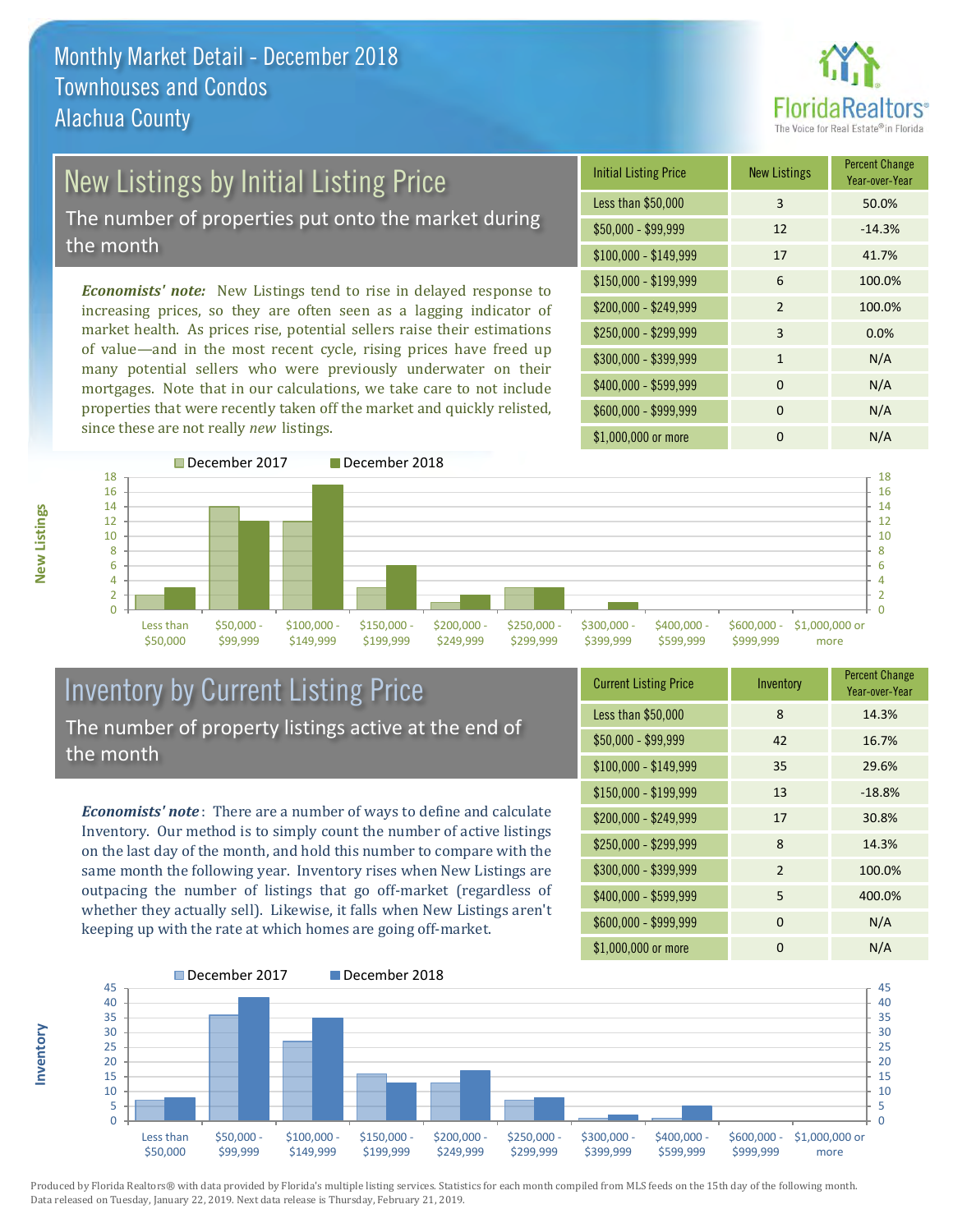#### Monthly Distressed Market - December 2018 Alachua County Townhouses and Condos



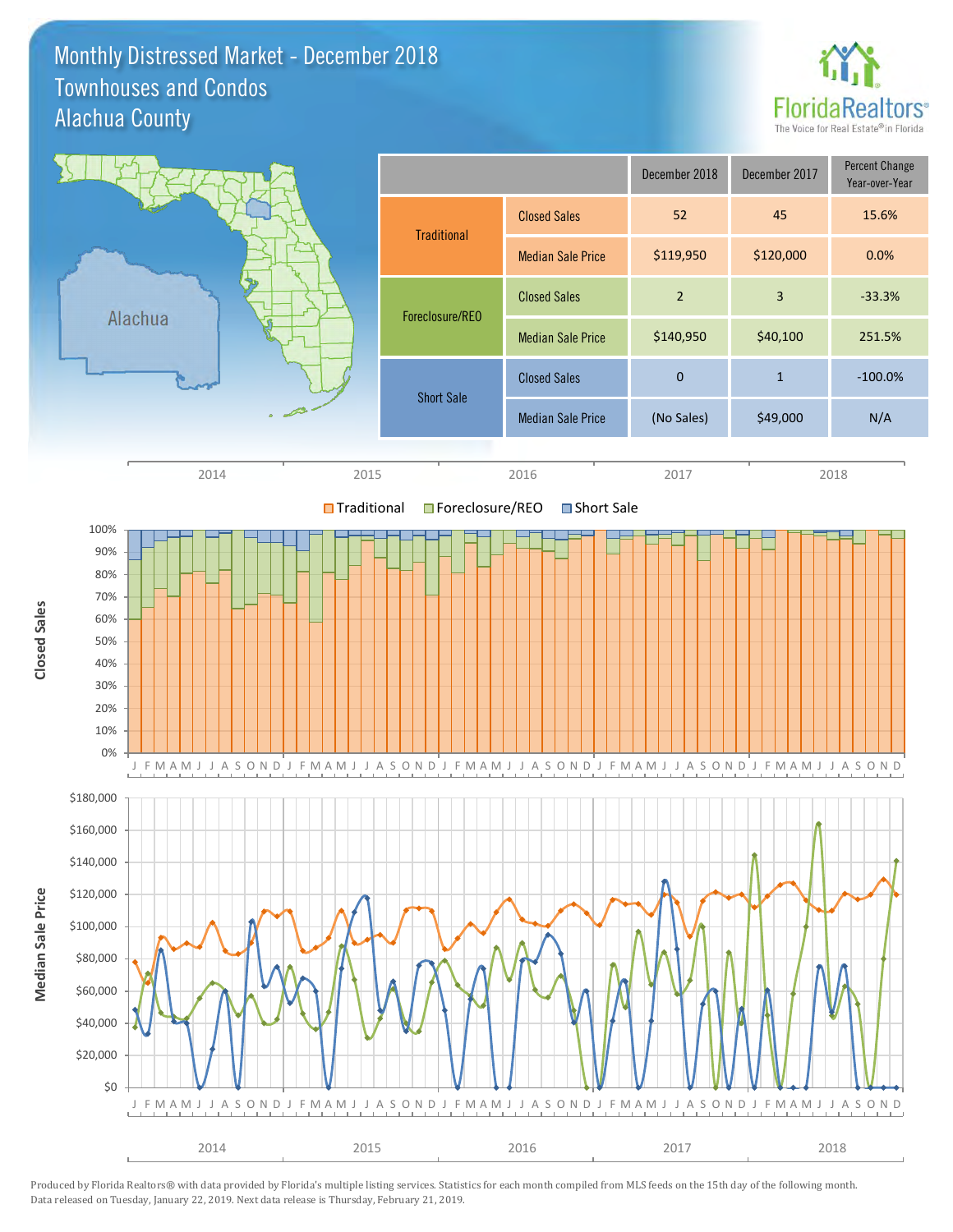#### Monthly Market Detail - December 2018 Alachua County Manufactured Homes





| <b>Summary Statistics</b>                                       | December 2018 | December 2017 | <b>Percent Change</b><br>Year-over-Year |
|-----------------------------------------------------------------|---------------|---------------|-----------------------------------------|
| <b>Closed Sales</b>                                             | 10            | 10            | 0.0%                                    |
| Paid in Cash                                                    | 5             | 8             | $-37.5%$                                |
| <b>Median Sale Price</b>                                        | \$85,250      | \$75,500      | 12.9%                                   |
| Average Sale Price                                              | \$93,440      | \$95,225      | $-1.9%$                                 |
| <b>Dollar Volume</b>                                            | \$934,400     | \$952,250     | $-1.9%$                                 |
| <b>Median Percent of Original</b><br><b>List Price Received</b> | 95.1%         | 87.7%         | 8.4%                                    |
| <b>Median Time to Contract</b>                                  | 23 Days       | 92 Days       | $-75.0%$                                |
| <b>Median Time to Sale</b>                                      | 88 Days       | 126 Days      | $-30.2%$                                |
| <b>New Pending Sales</b>                                        | 6             | 9             | $-33.3%$                                |
| <b>New Listings</b>                                             | 10            | 12            | $-16.7%$                                |
| Pending Inventory                                               | 16            | 14            | 14.3%                                   |
| Inventory (Active Listings)                                     | 54            | 34            | 58.8%                                   |
| <b>Months Supply of Inventory</b>                               | 6.1           | 3.1           | 96.8%                                   |

# Closed Sales

**Closed Sales**

**Closed Sales** 

The number of sales transactions which closed during the month

*Economists' note* : Closed Sales are one of the simplest—yet most important—indicators for the residential real estate market. When comparing Closed Sales across markets of different sizes, we recommend comparing the percent changes in sales rather than the number of sales. Closed Sales (and many other market metrics) are affected by seasonal cycles, so actual trends are more accurately represented by year-over-year changes (i.e. comparing a month's sales to the amount of sales in the same month in the previous year), rather than changes from one month to the next.

| <b>Month</b>     | <b>Closed Sales</b> | Percent Change<br>Year-over-Year |
|------------------|---------------------|----------------------------------|
| Year-to-Date     | 107                 | $-18.3%$                         |
| December 2018    | 10                  | 0.0%                             |
| November 2018    | 9                   | $-10.0%$                         |
| October 2018     | 8                   | $-27.3%$                         |
| September 2018   | 5                   | 0.0%                             |
| August 2018      | 13                  | 0.0%                             |
| <b>July 2018</b> | 11                  | 10.0%                            |
| <b>June 2018</b> | 12                  | $-40.0%$                         |
| May 2018         | 14                  | 0.0%                             |
| April 2018       | 7                   | $-46.2%$                         |
| March 2018       | 10                  | 11.1%                            |
| February 2018    | $\overline{2}$      | $-71.4%$                         |
| January 2018     | 6                   | $-33.3%$                         |
| December 2017    | 10                  | $-33.3%$                         |

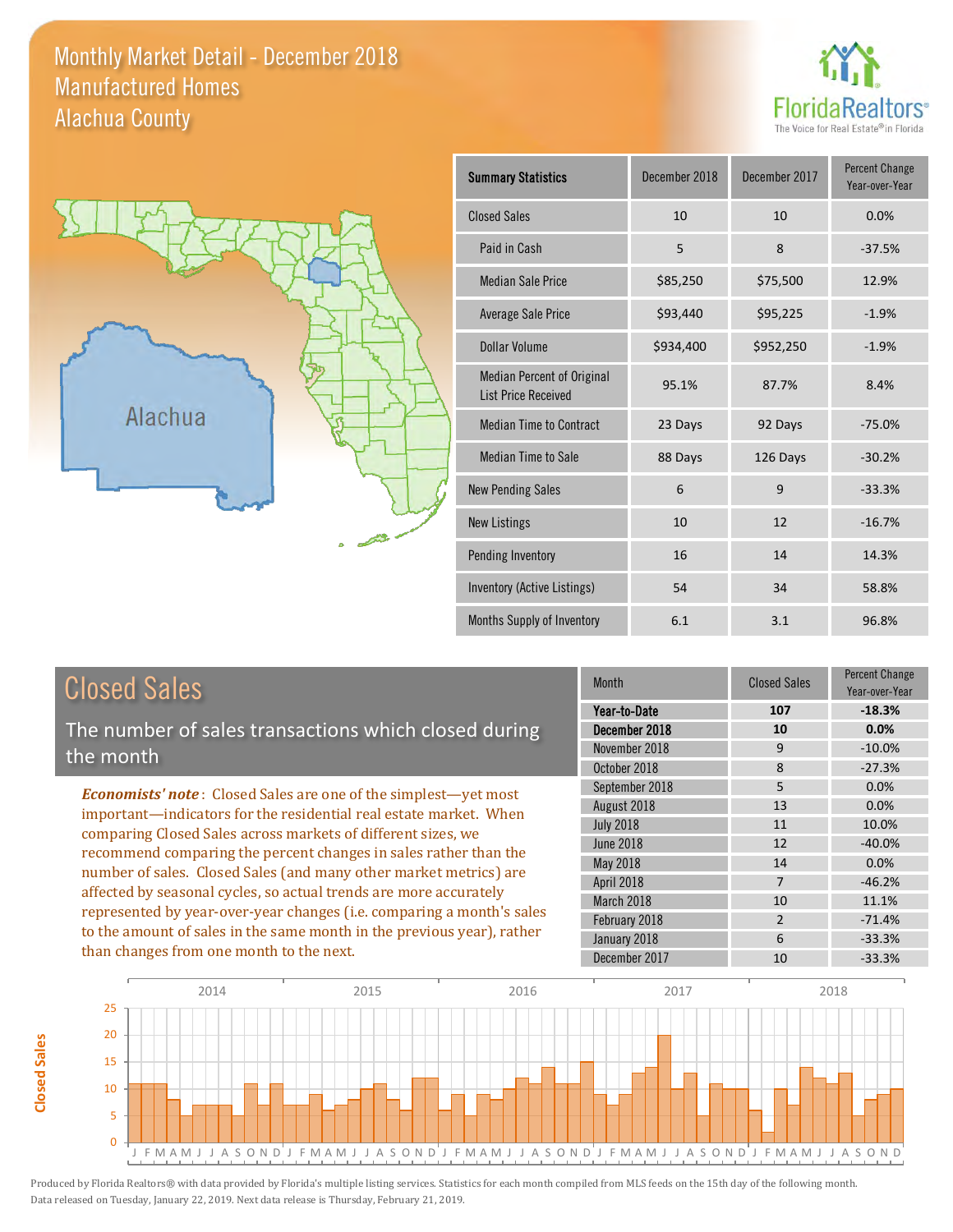

## *Economists' note:* Closed Sales are one of the simplest—yet most important—indicators for the residential real estate market. When Closed Sales by Sale Price The number of sales transactions which closed during the month

comparing Closed Sales across markets of different sizes, we recommend comparing the percent changes in sales rather than the number of sales. Closed Sales (and many other market metrics) are affected by seasonal cycles, so actual trends are more accurately represented by year-over-year changes (i.e. comparing a month's sales to the amount of sales in the same month in the previous year), rather than changes from one month to the next.





#### Median Time to Contract by Sale Price The median number of days between the listing date and contract date for all Closed Sales during the month

*Economists' note* : Like Time to Sale, Time to Contract is a measure of the length of the home selling process calculated for sales which closed during the month. The difference is that Time to Contract measures the number of days between the initial listing of a property and the signing of the contract which eventually led to the closing of the sale. When the gap between Median Time to Contract and Median Time to Sale grows, it is usually a sign of longer closing times and/or declining numbers of cash sales.

| <b>Sale Price</b>     | <b>Median Time to</b><br>Contract | <b>Percent Change</b><br>Year-over-Year |
|-----------------------|-----------------------------------|-----------------------------------------|
| Less than \$50,000    | 48 Days                           | 4.3%                                    |
| $$50,000 - $99,999$   | 70 Days                           | $-25.5%$                                |
| $$100,000 - $149,999$ | 5 Days                            | $-97.2%$                                |
| $$150,000 - $199,999$ | 16 Days                           | $-60.0%$                                |
| \$200,000 - \$249,999 | (No Sales)                        | N/A                                     |
| \$250,000 - \$299,999 | (No Sales)                        | N/A                                     |
| \$300,000 - \$399,999 | (No Sales)                        | N/A                                     |
| \$400,000 - \$599,999 | (No Sales)                        | N/A                                     |
| \$600,000 - \$999,999 | (No Sales)                        | N/A                                     |
| \$1,000,000 or more   | (No Sales)                        | N/A                                     |



Produced by Florida Realtors® with data provided by Florida's multiple listing services. Statistics for each month compiled from MLS feeds on the 15th day of the following month. Data released on Tuesday, January 22, 2019. Next data release is Thursday, February 21, 2019.

**Median Time to Contract**

**Median Time to Contract**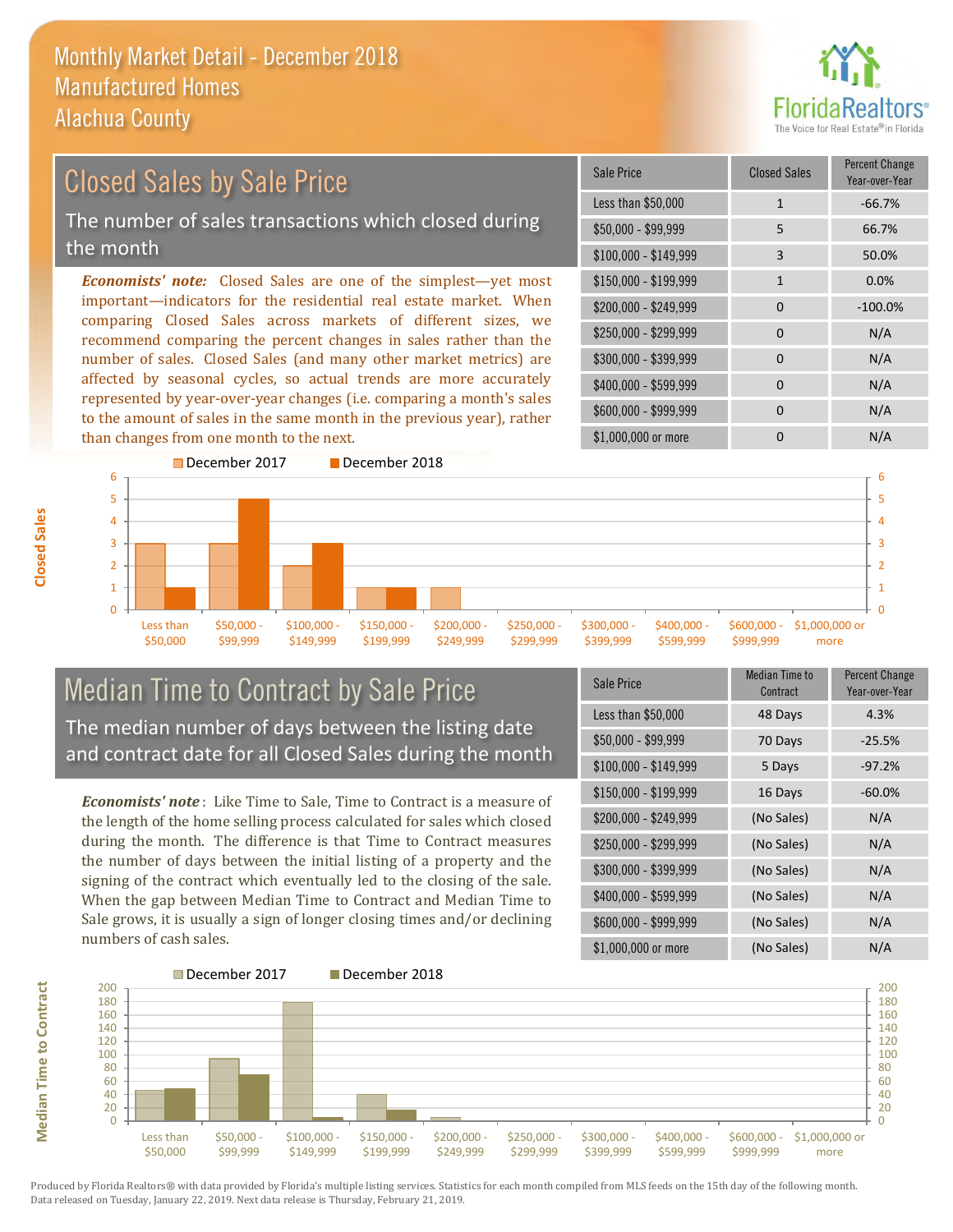

# New Listings by Initial Listing Price

The number of properties put onto the market during the month

*Economists' note:* New Listings tend to rise in delayed response to increasing prices, so they are often seen as a lagging indicator of market health. As prices rise, potential sellers raise their estimations of value—and in the most recent cycle, rising prices have freed up many potential sellers who were previously underwater on their mortgages. Note that in our calculations, we take care to not include properties that were recently taken off the market and quickly relisted, since these are not really *new* listings.

| <b>Initial Listing Price</b> | <b>New Listings</b> | <b>Percent Change</b><br>Year-over-Year |
|------------------------------|---------------------|-----------------------------------------|
| Less than \$50,000           | $\overline{4}$      | 100.0%                                  |
| $$50,000 - $99,999$          | 4                   | 0.0%                                    |
| $$100,000 - $149,999$        | $\overline{2}$      | $-33.3%$                                |
| $$150,000 - $199,999$        | $\Omega$            | $-100.0%$                               |
| \$200,000 - \$249,999        | $\Omega$            | $-100.0%$                               |
| \$250,000 - \$299,999        | 0                   | $-100.0%$                               |
| \$300,000 - \$399,999        | $\Omega$            | N/A                                     |
| \$400,000 - \$599,999        | $\Omega$            | N/A                                     |
| \$600,000 - \$999,999        | O                   | N/A                                     |
| \$1,000,000 or more          |                     | N/A                                     |



#### Inventory by Current Listing Price The number of property listings active at the end of the month

*Economists' note* : There are a number of ways to define and calculate Inventory. Our method is to simply count the number of active listings on the last day of the month, and hold this number to compare with the same month the following year. Inventory rises when New Listings are outpacing the number of listings that go off-market (regardless of whether they actually sell). Likewise, it falls when New Listings aren't keeping up with the rate at which homes are going off-market.

| <b>Current Listing Price</b> | Inventory      | Percent Change<br>Year-over-Year |
|------------------------------|----------------|----------------------------------|
| Less than \$50,000           | 5              | 66.7%                            |
| $$50,000 - $99,999$          | 24             | 100.0%                           |
| $$100,000 - $149,999$        | 14             | 16.7%                            |
| $$150,000 - $199,999$        | 6              | 100.0%                           |
| \$200,000 - \$249,999        | $\overline{2}$ | $-33.3%$                         |
| \$250,000 - \$299,999        | 3              | 200.0%                           |
| \$300,000 - \$399,999        | 0              | N/A                              |
| \$400,000 - \$599,999        | 0              | N/A                              |
| \$600,000 - \$999,999        | 0              | N/A                              |
| \$1,000,000 or more          | 0              | N/A                              |



Produced by Florida Realtors® with data provided by Florida's multiple listing services. Statistics for each month compiled from MLS feeds on the 15th day of the following month. Data released on Tuesday, January 22, 2019. Next data release is Thursday, February 21, 2019.

**Inventory**